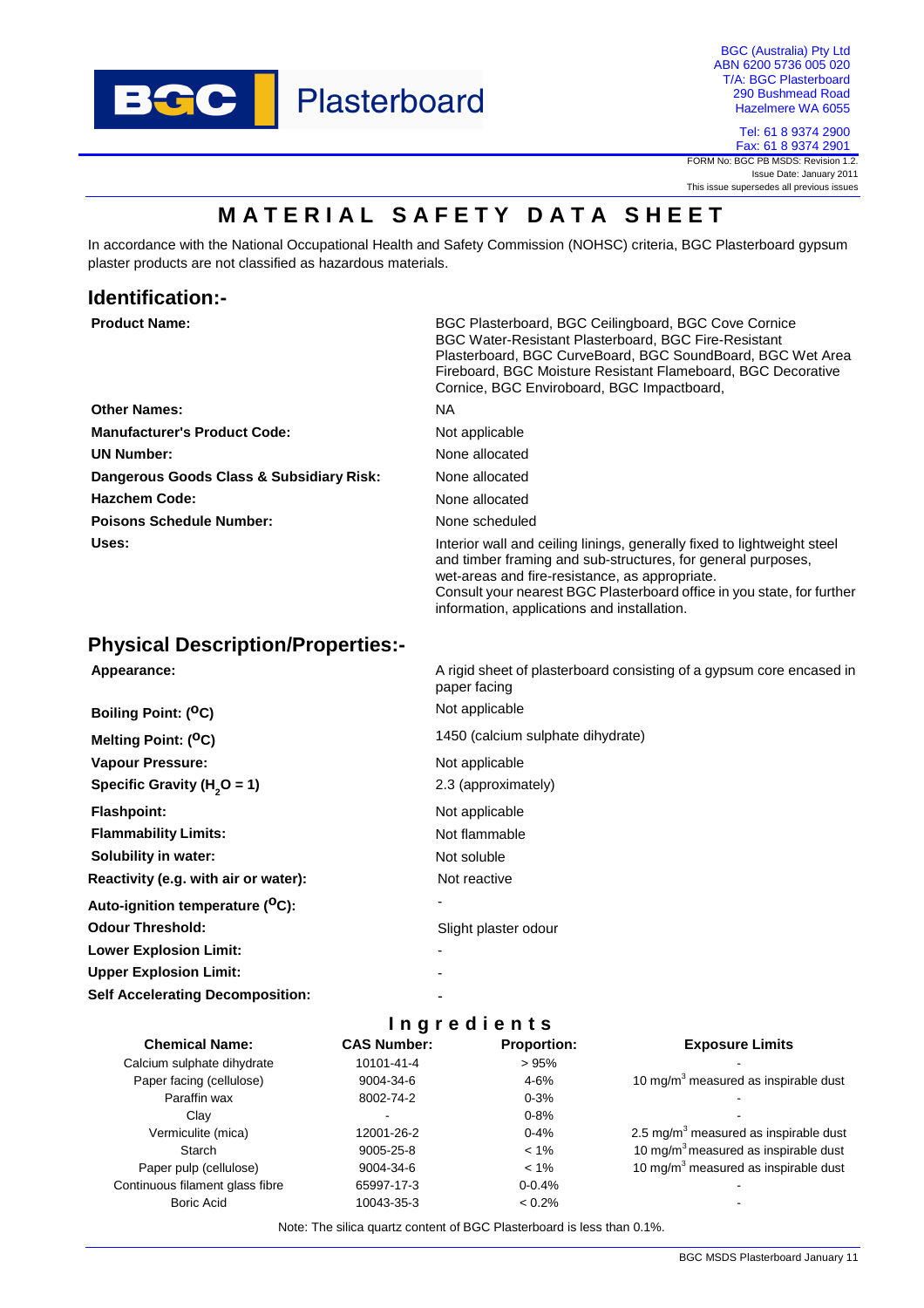

## **H E A L T H H A Z A R D I N F O R M A T I O N**

The potential health hazards are related to dust generated from these materials during the use of power tools and sanding. Inhaling dust liberated from BGC Plasterboard may aggravate pre-existing respiratory conditions. The intact BGC Plasterboard does not give off dust or fume during installation or when installed. However, cutting, breaking, drilling or sawing the boards may generate dust.

## **Health Effects**

### **Acute:**

#### **Swallowed:**

Unlikely to occur, however swallowing plaster dust and or debris may result in symptoms of acute indigestion.

#### **Eye:**

Excessive dust may cause eye irritation.

#### **Skin:**

The dust, particularly in association with heat and sweat, can cause irritation, but it is not absorbed through the skin.

#### **Inhaled:**

Inhaled dust may cause nasal, throat and lung irritation, symptomatic through excess mucus and coughing.

## **PRECAUTIONS FOR USE**

### **Chronic: Inhaled:**

Repeated exposure to the dust may result in increased nasal and respiratory secretions and coughing.

#### **First Aid**

#### **Swallowed:**

Give copious amounts of water to drink.

**Eye:** 

Flush thoroughly with flowing water for at least ten minutes. If symptoms persist, seek medical attention.

**Skin:** 

Wash thoroughly with soap and water.

**Inhaled:**  Remove to fresh air.

**Advice to Doctor:** Treat symptomatically.

| BGC Plasterboard has adopted the following maximum exposure limits, corresponding to  |
|---------------------------------------------------------------------------------------|
| the limits set out by the CoA, NOHSC; Exposure Standards for Atmospheric Contaminants |
| in the Occupational Environment:-                                                     |

| <b>Exposure Standards:</b>                                                                                                                                                                                                                                                                                                | Calcium sulphate: 10 mg/m <sup>3</sup> time-weighted average (TWA) as inspirable dust<br>$\bullet$<br>Cellulose (as paper fibre); 10 mg/ $m3$ TWA as inspirable dust<br>$\bullet$<br>Mica (vermiculite): 2.5 mg/ $m3$ TWA as inspirable dust<br>$\bullet$<br>BGC Plasterboard recommends keeping exposures to dust as low as practicable and work                                                                  |  |  |
|---------------------------------------------------------------------------------------------------------------------------------------------------------------------------------------------------------------------------------------------------------------------------------------------------------------------------|--------------------------------------------------------------------------------------------------------------------------------------------------------------------------------------------------------------------------------------------------------------------------------------------------------------------------------------------------------------------------------------------------------------------|--|--|
|                                                                                                                                                                                                                                                                                                                           | in a well-ventilated space.<br>No dust is generated, unless the plasterboard is cut.                                                                                                                                                                                                                                                                                                                               |  |  |
| <b>Engineering Controls:</b>                                                                                                                                                                                                                                                                                              | Keep exposures to dust as low as practicable, preferably below 5 mg/m <sup>3</sup> TWA<br>(time-weighted average) of inspirable dust, to prevent respiratory discomfort.<br>Work in the open air or near external openings in the building, for adequate ventilation.<br>Where dust is generated, in confined spaces, local mechanical ventilation should be used,<br>to direct the dust away from the work areas. |  |  |
|                                                                                                                                                                                                                                                                                                                           | Personal protective equipment should be used in confined spaces and where dust levels<br>exceed the maximum levels.<br>Use safe work practices to minimize dust release and exposure.                                                                                                                                                                                                                              |  |  |
|                                                                                                                                                                                                                                                                                                                           | Clean work areas regularly by wet sweeping or vacuuming.                                                                                                                                                                                                                                                                                                                                                           |  |  |
| Ventilation:                                                                                                                                                                                                                                                                                                              | Where safe work practices, adequate engineering and material handling controls are in<br>place, ventilation is not normally required.<br>Use local mechanical ventilation and or dust extraction in confined areas and where dust<br>could escape into the working environment.                                                                                                                                    |  |  |
| Tools and Equipment;-<br>Repair / Maintenance                                                                                                                                                                                                                                                                             | Vacuum and or wipe down all tools and equipment prior to maintenance and repair work.<br>Avoid compressed air cleaning where possible, and wear eye and respiratory protection,<br>and clothing as listed below.                                                                                                                                                                                                   |  |  |
| <b>Personal Protection:</b>                                                                                                                                                                                                                                                                                               | Use personal safety protection at all times.                                                                                                                                                                                                                                                                                                                                                                       |  |  |
| Avoid direct skin contact with plaster products.<br>Wear loose appropriate clothing, such as long sleeved shirts and long trousers, head<br><b>Skin Protection:</b><br>protection and standard duty leather or equivalent gloves, which comply with Australian<br>Standard AS 2161: Industrial Safety Gloves and Mittens. |                                                                                                                                                                                                                                                                                                                                                                                                                    |  |  |